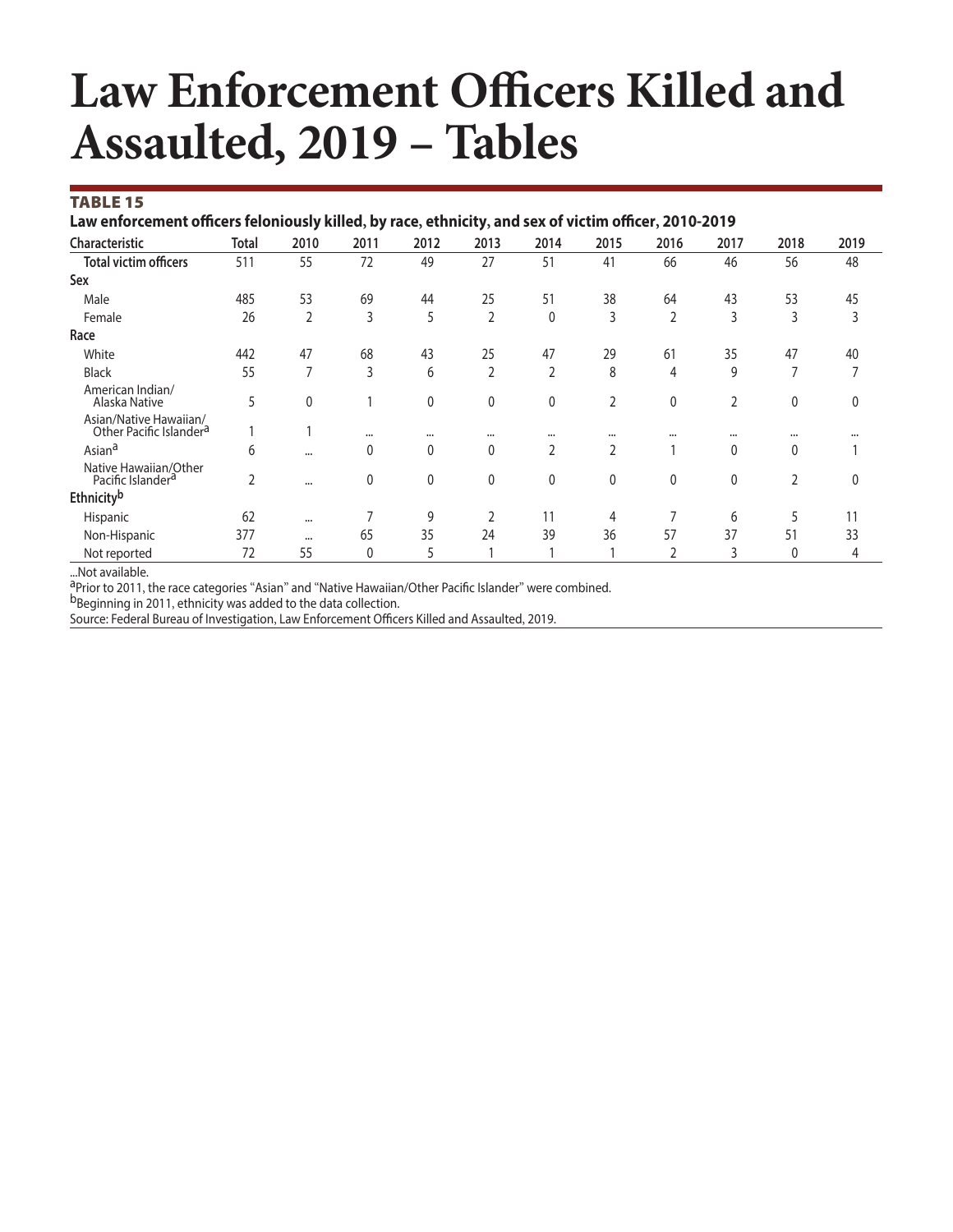# TABLE 24

Law enforcement officers feloniously killed, by circumstance encountered by victim officer upon arrival at scene of **incident, 2015-2019** 

| Circumstance                                                                 | <b>Total</b> | 2015     | 2016           | 2017     | 2018           | 2019           |
|------------------------------------------------------------------------------|--------------|----------|----------------|----------|----------------|----------------|
| <b>Total victim officers</b>                                                 | 257          | 41       | 66             | 46       | 56             | 48             |
| Administrative assignment                                                    | 4            |          | 0              |          | 2              | 0              |
| Prisoner transport                                                           | 4            |          | 0              | 1        | 2              | 0              |
| Other administrative assignment                                              | 0            | 0        | $\mathbf{0}$   | 0        | 0              | 0              |
| Ambush (entrapment/premeditation)                                            | 44           |          | 19             | 5        | 11             | $\overline{2}$ |
| <b>Arrest situation</b>                                                      | 15           | 2        | 4              | 4        | $\overline{2}$ | 3              |
| Attempting to restrain/control/handcuff<br>offender(s)                       | 8            | 2        | $\mathbf{0}$   | 1        | 2              | 3              |
| Attempting to restrain/control/handcuff<br>other individual <sup>a</sup>     | 0            | $\cdots$ | $\cdots$       | $\cdots$ | $\cdots$       | 0              |
| Maintaining custody of prisoner (in<br>vehicle, precinct, etc.) <sup>a</sup> | 0            |          |                |          | $\cdots$       | 0              |
| Verbal advisement only                                                       | 7            | 0        | 4              | 3        | 0              | 0              |
| Assisting another law enforcement officer                                    | 13           | 2        | 4              | 2        | 2              | 3              |
| Foot pursuit                                                                 | 4            | 1        | $\mathbf{0}$   | 0        | 2              |                |
| High-risk traffic stop <sup>a</sup>                                          | 0            |          |                |          | $\cdots$       | 0              |
| Officer down (requiring emergency<br>assistance)                             | 0            | 0        | 0              | 0        | 0              | 0              |
| Officer requiring emergency assistance<br>(not pursuit)                      | 1            | 0        | 1              | 0        | 0              | 0              |
| Providing/deploying flares, traffic cones,<br>etc.                           | 3            |          | 1              | 1        | 0              | 0              |
| Providing/deploying spike strips/stop<br>sticks <sup>a</sup>                 | 0            |          |                |          |                | 0              |
| Traffic control (crash scene, directing<br>traffic, etc.) <sup>a</sup>       | 0            |          |                |          | $\cdots$       | 0              |
| Vehicular pursuit                                                            |              | 0        |                |          | 0              | 2              |
| Other emergency circumstance                                                 |              | 0        |                | 0        | 0              | 0              |
| Other non-emergency circumstance                                             | 0            | 0        | 0              | 0        | 0              | 0              |
| <b>Assisting motorist</b>                                                    |              |          | 0              | 0        | 0              | 0              |
| Citizen complaint                                                            | 0            | 0        | 0              | 0        | 0              | 0              |
| Animal bite                                                                  | 0            | 0        | $\Omega$       | 0        | 0              | 0              |
| Animal disturbance (barking dog,<br>unleashed dog, etc.)                     | 0            | 0        | 0              | 0        | 0              | 0              |
| <b>Business check</b>                                                        | 0            | 0        | 0              | 0        | 0              | 0              |
| Check on welfare of citizen                                                  | 0            | 0        | 0              | 0        | 0              | 0              |
| Drug complaint                                                               | 0            | 0        | 0              | 0        | 0              | 0              |
| Traffic complaint                                                            |              | 0        | $\mathbf{0}$   | 0        | 0              | 0              |
| Trespassing <sup>a</sup>                                                     | 0            | $\cdots$ | $\ddotsc$      |          | $\cdots$       | 0              |
| Verbal complaint of non-criminal<br>violation                                | 0            | 0        | $\mathbf{0}$   | 0        | 0              | 0              |
| Other citizen complaint <sup>a</sup>                                         | 0            |          | $\cdots$       |          |                | 0              |
| Crime in progress                                                            | 13           | 1        | $\overline{2}$ | 2        | 4              | 4              |
| Active shooter <sup>a</sup>                                                  | $\mathbf{0}$ | $\cdots$ |                |          | $\cdots$       | 0              |
| Assault                                                                      | 0            | 0        | $\mathbf{0}$   | 0        | 0              | 0              |
| <b>Burglary</b>                                                              |              | 0        | 1              | 0        | 2              | 0              |
| Larceny-theft                                                                |              | 0        | $\mathbf{0}$   | 0        | 0              | 1              |
| Mass casualty <sup>a</sup>                                                   | Λ            | $\cdots$ | $\cdots$       | $\cdots$ | $\cdots$       | 0              |
| Motor-vehicle theft                                                          | Ω            | 0        | $\mathbf{0}$   | 0        | 0              | 0              |
| Person with firearm (no shots fired)                                         |              | 0        | 0              | 0        |                | 0              |
| Robbery<br>Shooting/shots being fired (not "active                           | 4            | 0        |                |          | 0              | $\overline{2}$ |
| shooter" situation)                                                          | 2            |          | 0              |          | 0              | 0              |
| Tampering with vehicle                                                       | $\pmb{0}$    | 0        | $\mathbf 0$    | 0        | 0              | 0              |

*Continued on next page*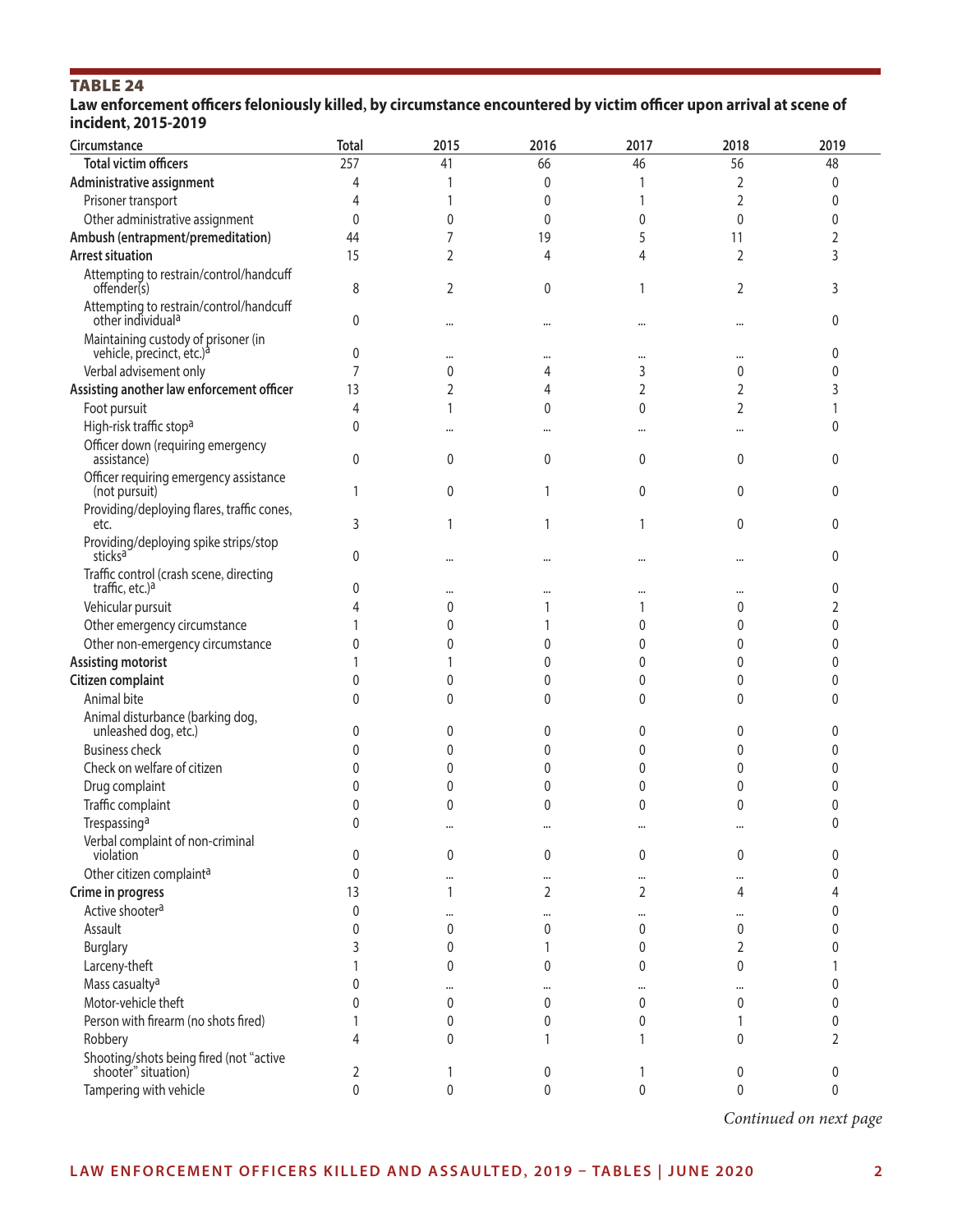## TABLE 24 (continued) Law enforcement officers feloniously killed, by circumstance encountered by victim officer upon arrival at scene of **incident, 2015-2019**

| Circumstance                                                                | <b>Total</b> | 2015           | 2016         | 2017                 | 2018            | 2019         |
|-----------------------------------------------------------------------------|--------------|----------------|--------------|----------------------|-----------------|--------------|
| Other crime against person                                                  | 0            | 0              | 0            | 0                    | 0               | 0            |
| Other crime against property                                                | 2            | 0              | 0            | 0                    |                 |              |
| Disorder/disturbance                                                        | 10           |                | 2            |                      | 3               | 3            |
| Civil disorder (mass disobedience,<br>riot, etc.)                           | 0            | 0              | $\mathbf{0}$ | $\mathbf{0}$         | $\mathbf{0}$    | 0            |
| Disturbance (disorderly subject,<br>fight, etc.)                            | 5            | 0              |              | 0                    | $\overline{2}$  | 2            |
| Domestic disturbance (family quarrel, no                                    |              |                |              |                      | 0               | 0            |
| assault)<br>Domestic violence                                               | 2<br>3       | 0              | 0            | 0                    |                 |              |
| Encounter/assist an emotionally disturbed                                   |              |                |              |                      |                 |              |
| person                                                                      |              | 0              | 0            | 1                    | $\mathbf{0}$    | 0            |
| Investigative/enforcement                                                   | 105          | 17             | 28           | 21                   | 24              | 15           |
| Active shooter <sup>a</sup>                                                 | $\mathbf{0}$ |                | $\cdots$     | $\ddot{\phantom{a}}$ |                 | 0            |
| Animal cruelty <sup>a</sup>                                                 |              |                |              |                      |                 | 0            |
| Drug-related matter (drug bust, buy, etc.)                                  |              | 0              |              |                      | $\mathbf 0$     | 2            |
| Handling person with mental illness                                         | 3            | 2              | 0            | 0                    |                 | $\mathbf{0}$ |
| High-risk traffic stopb                                                     |              | 0              | 0            |                      | 0               | 0            |
| Investigative activity                                                      | 21           |                | 6            | 2                    | 8               |              |
| Mass casualty <sup>a</sup>                                                  | 0            |                |              |                      |                 | 0            |
| Motor-vehicle crash                                                         |              | 0              | 0            | 1                    | $\mathbf{0}$    | 0            |
| Official contact (not an arrest situation) <sup>a</sup>                     | 0            |                |              | $\ddot{\phantom{a}}$ |                 | $\Omega$     |
| Possible DUI/DWI suspect (operating a<br>vehicle)                           | 0            | 0              | 0            | $\mathbf 0$          | $\mathbf{0}$    | 0            |
| Serving/attempting to serve search<br>warrant (non-tactical) <sup>a</sup>   | 0            |                |              |                      |                 | 0            |
| Surveillance activity <sup>a</sup>                                          | 0            |                |              |                      |                 | $\Omega$     |
| Suspicious package <sup>a</sup>                                             | 0            |                |              |                      |                 | $\mathbf{0}$ |
| Suspicious person/circumstance                                              | 26           | 5              | 11           | 6                    | 3               |              |
| Tactical situation <sup>c</sup>                                             | 24           | 4              | 7            | 6                    | 7               |              |
| Traffic violation stop                                                      | 16           | 4              |              | 3                    | 2               | 6            |
| Undercover situation                                                        | 0            | 0              | 0            | 0                    | 0               | $\Omega$     |
| Wanted person                                                               | 9            |                | 2            |                      | 3               | 2            |
| Out of service (court, dining, etc.) <sup>a</sup>                           | 0            |                |              |                      |                 | $\mathbf{0}$ |
| Providing/deploying equipment (flares,<br>traffic cones, etc.) <sup>a</sup> | 0            |                |              | $\cdots$             | $\cdots$        | 0            |
| Pursuit                                                                     | 23           | 4              | 4            | 6                    | 6               |              |
| Foot                                                                        | 13           | 2              |              | 3                    | 4               | 0            |
| Vehicular (anything other than foot)                                        | $10$         | $\overline{2}$ |              |                      | 2               |              |
| <b>Report of crime</b>                                                      | 0            | 0              | 0            | 0                    | 0               |              |
| Active shooter <sup>a</sup>                                                 | $\Omega$     |                | $\cdots$     |                      |                 | 0            |
| Assault                                                                     |              | 0              | 0            | 0                    | 0               | $\Omega$     |
| <b>Burglary</b>                                                             |              | 0              | 0            | 0                    | 0               | $\mathbf{0}$ |
| Homicide                                                                    |              | 0              | 0            | 0                    | 0               | $\mathbf{0}$ |
| Larceny-theft                                                               |              | 0              | 0            | 0                    | 0               | $\mathbf{0}$ |
| Mass casualty <sup>a</sup>                                                  | 0            |                |              |                      |                 | $\mathbf{0}$ |
| Motor-vehicle theft                                                         | 0            | 0              | <br>0        | 0                    | <br>$\mathbf 0$ | $\mathbf{0}$ |
| Person with firearm (no shots fired)                                        | 0            | 0              | 0            | 0                    | 0               | $\mathbf{0}$ |
| Robbery                                                                     | 0            | 0              | 0            | 0                    | 0               | 0            |
| Shooting/shots fired (not "active shooter"<br>situation)                    | 0            | 0              | 0            | 0                    | 0               | 0            |
| Tampering with vehicle                                                      | 0            | 0              | 0            | 0                    | 0               | 0            |
| Other crime against person                                                  | 0            | 0              | 0            | 0                    | 0               | 0            |
| Other crime against property                                                | 0            | 0              | 0            | 0                    | 0               | 0            |

*Continued on next page*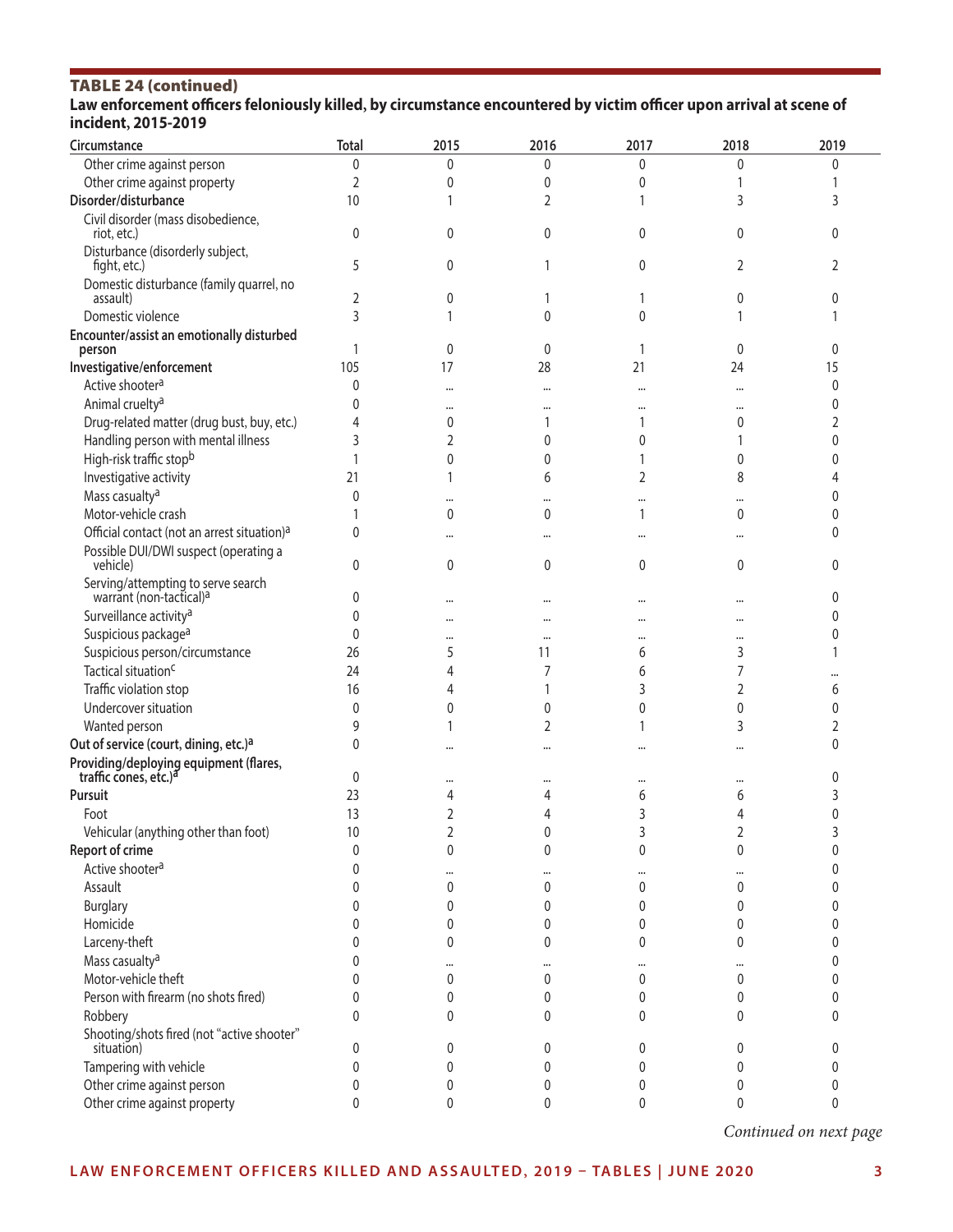### TABLE 24 (continued)

#### Law enforcement officers feloniously killed, by circumstance encountered by victim officer upon arrival at scene of **incident, 2015-2019**

| Circumstance                                                                              | Total | 2015     | 2016 | 2017     | 2018     | 2019 |
|-------------------------------------------------------------------------------------------|-------|----------|------|----------|----------|------|
| Respond to alarm (audible/silent)                                                         |       |          |      |          |          |      |
| <b>Burglary</b>                                                                           |       |          |      |          |          |      |
| Firea                                                                                     |       | $\cdots$ |      |          | $\cdots$ |      |
| Medical emergency <sup>a</sup>                                                            |       |          |      |          |          |      |
| Robbery                                                                                   |       |          |      |          |          |      |
| Serving/attempting to serve court order<br>(eviction notice, subpoena, etc.) <sup>a</sup> |       | $\cdots$ |      |          | $\cdots$ |      |
| Tactical situation <sup>c</sup>                                                           |       |          |      |          | $\cdots$ |      |
| Active shooter <sup>a</sup>                                                               |       | $\cdots$ |      |          | $\cdots$ |      |
| Barricaded/hostage situation <sup>a</sup>                                                 |       | $\cdots$ |      | $\cdots$ | $\cdots$ |      |
| Mass casualty <sup>a</sup>                                                                |       |          |      |          | $\cdots$ |      |
| Serving/attempting to serve arrest<br>warrant <sup>a</sup>                                |       |          |      |          | $\cdots$ |      |
| Serving/attempting to serve search<br>warrant <sup>a</sup>                                |       |          |      | $\cdots$ | $\cdots$ |      |
| Other tactical situation <sup>a</sup>                                                     |       |          |      |          |          |      |
| Traffic control (crash scene, directing<br>traffic, etc.)                                 |       |          |      |          |          |      |
| Unprovoked attack                                                                         |       |          |      |          |          |      |
| Other                                                                                     |       |          |      |          |          |      |
| Not applicable <sup>a</sup>                                                               |       | $\cdots$ |      |          | $\cdots$ |      |

Note: Ten years of data for the topics presented in this table are not available at this time. A 10-year table is expected to be available for the Federal Bureau of Investigation's publication of 2020 data.

...Not available.<br><sup>a</sup>Beginning in 2019, this category/subcategory was added as an option to the list of circumstances.

bprior to 2019, the circumstance "High-risk traffic stop" was collected as "Traffic stop (felony traffic stop)."<br><sup>C</sup>Prior to 2019, the circumstance "Tactical situation" was collected under the category of "Investigative/en Source: Federal Bureau of Investigation, Law Enforcement Officers Killed and Assaulted, 2019.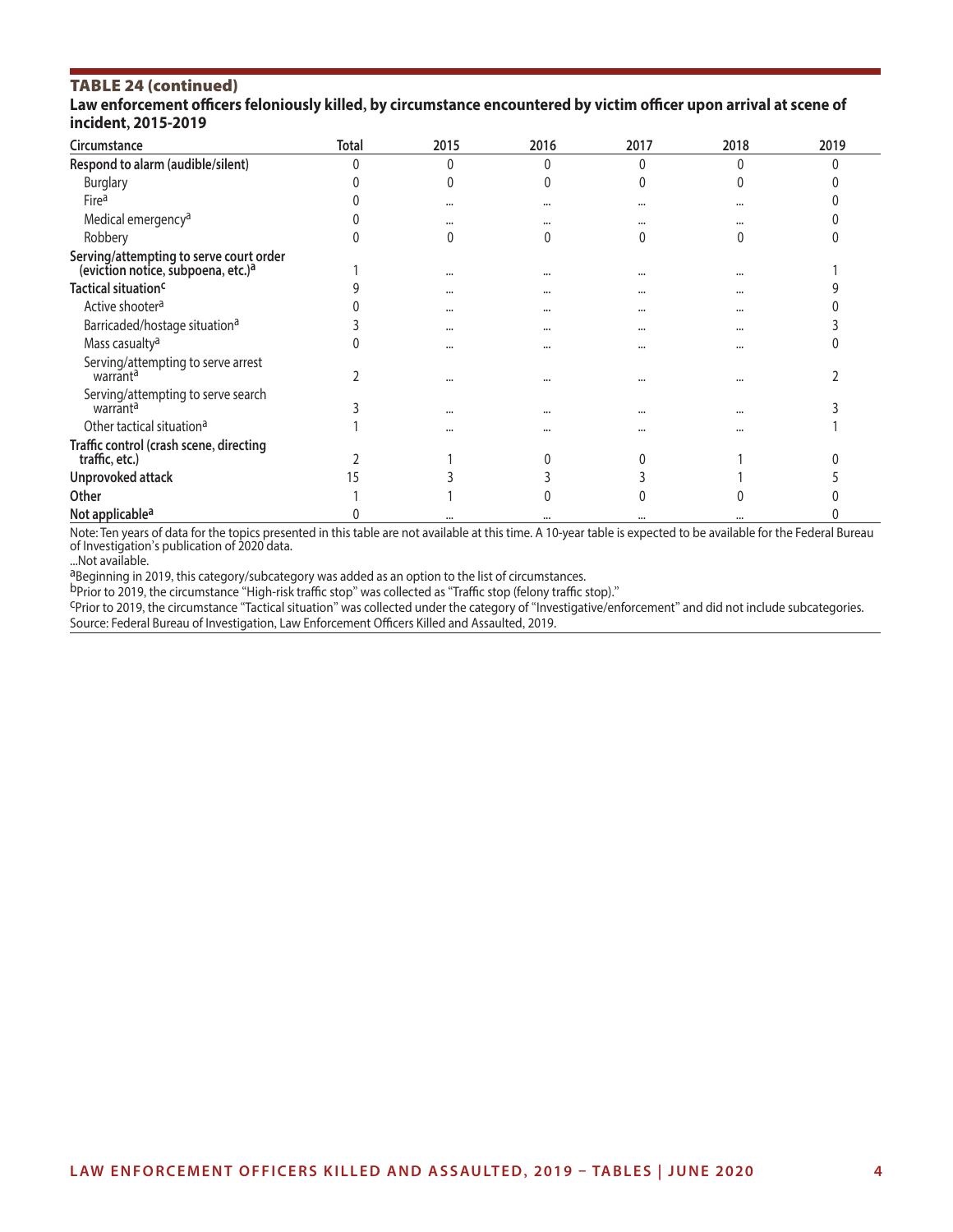| <b>TABLE 42</b>                                                                                       |              |                |                |              |              |                |              |              |              |                |          |
|-------------------------------------------------------------------------------------------------------|--------------|----------------|----------------|--------------|--------------|----------------|--------------|--------------|--------------|----------------|----------|
| Law enforcement officers feloniously killed, by race, ethnicity, and sex of known offender, 2010-2019 |              |                |                |              |              |                |              |              |              |                |          |
| Characteristic                                                                                        | <b>Total</b> | 2010           | 2011           | 2012         | 2013         | 2014           | 2015         | 2016         | 2017         | 2018           | 2019     |
| <b>Total known offenders</b>                                                                          | 537          | 80             | 76             | 51           | 28           | 60             | 37           | 56           | 44           | 56             | 49       |
| Sex                                                                                                   |              |                |                |              |              |                |              |              |              |                |          |
| Male                                                                                                  | 523          | 78             | 74             | 50           | 27           | 55             | 37           | 56           | 44           | 54             | 48       |
| Female                                                                                                | 14           | 2              | $\overline{2}$ |              |              | 5              | 0            | $\mathbf{0}$ | 0            | $\overline{2}$ |          |
| Race                                                                                                  |              |                |                |              |              |                |              |              |              |                |          |
| White                                                                                                 | 303          | 32             | 44             | 32           | 15           | 43             | 18           | 33           | 26           | 32             | 28       |
| <b>Black</b>                                                                                          | 199          | 39             | 28             | 17           | 12           | 14             | 18           | 17           | 16           | 23             | 15       |
| American Indian/<br>Alaska Native                                                                     | 12           | 4              | $\overline{2}$ |              | $\mathbf{0}$ | $\overline{2}$ | 1            |              |              | $\mathbf 0$    | $\Omega$ |
| Asian/Native Hawaiian/<br>Other Pacific Islander <sup>a</sup>                                         | 2            | $\overline{2}$ |                | $\cdots$     | $\cdots$     |                |              | $\cdots$     | $\cdots$     | $\cdots$       |          |
| Asian <sup>a</sup>                                                                                    | 3            |                |                | 0            | $\mathbf{0}$ |                | 0            | 0            |              | $\mathbf{0}$   | 0        |
| Native Hawaiian/Other<br>Pacific Islander <sup>a</sup>                                                | 3            | $\cdots$       | 0              |              | 0            | 0              | 0            | 0            | 0            |                |          |
| Not reported                                                                                          | 15           | 3              |                | $\mathbf{0}$ |              | $\mathbf 0$    | $\mathbf{0}$ | 5            | $\mathbf{0}$ | $\mathbf{0}$   | 5        |
| Ethnicityb                                                                                            |              |                |                |              |              |                |              |              |              |                |          |
| Hispanic                                                                                              | 77           |                | 7              | 7            | 3            | 19             | 3            | 9            | 5            | 10             | 14       |
| Non-Hispanic                                                                                          | 354          |                | 68             | 41           | 23           | 39             | 33           | 41           | 38           | 45             | 26       |
| Not reported                                                                                          | 106          | 80             |                | 3            | 2            | $\overline{2}$ |              | 6            |              |                | 9        |

...Not available.<br><sup>a</sup>Prior to 2011, the race categories "Asian" and "Native Hawaiian/Other Pacific Islander" were combined.

b<sub>Beginning in 2011, ethnicity was added to the data collection.</sub>

Source: Federal Bureau of Investigation, Law Enforcement Officers Killed and Assaulted, 2019.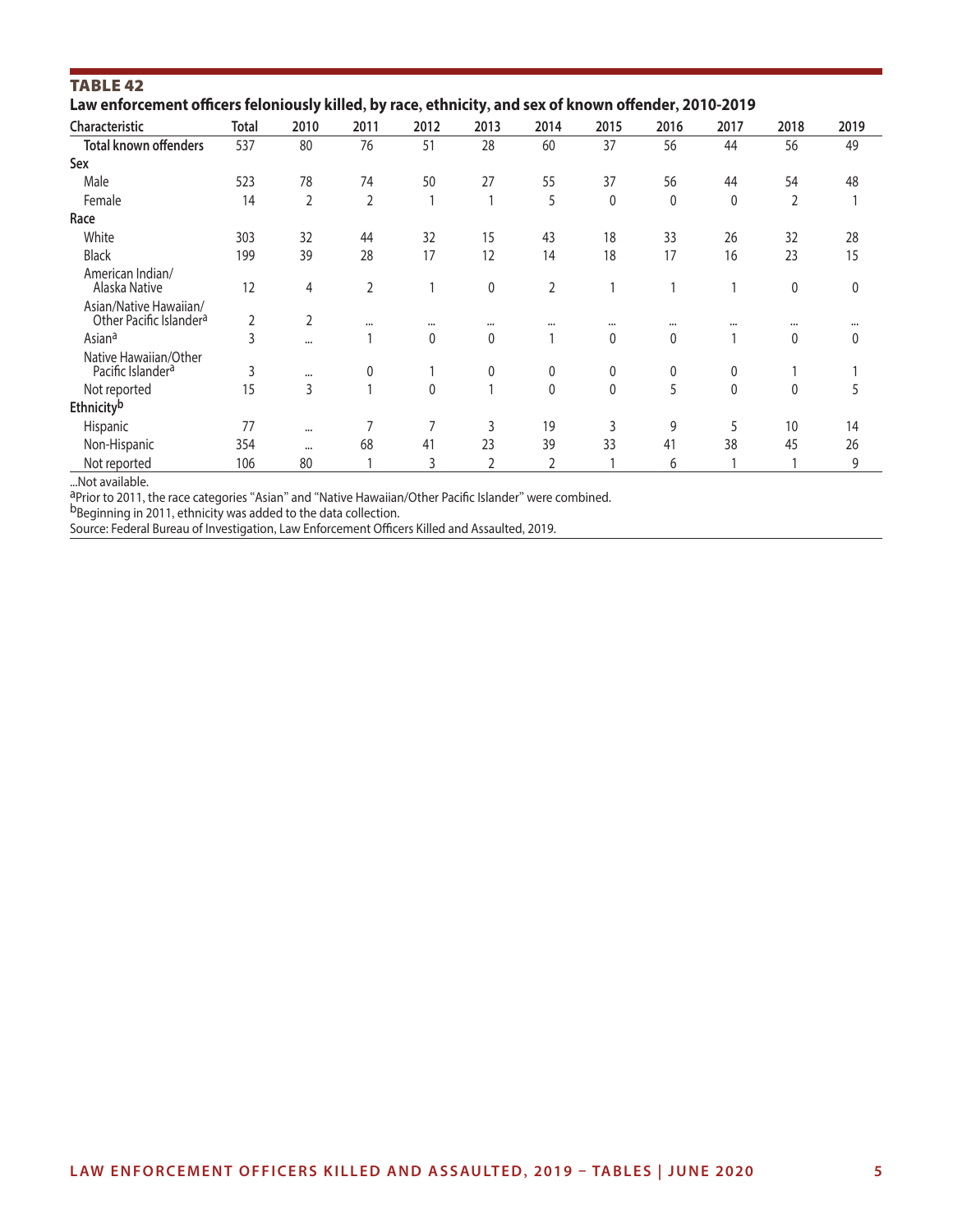| <b>TABLE 45</b><br>Law enforcement officers feloniously killed, by status of known offender at time of incident, 2010-2019 |                |           |              |                |                |                |                |                |              |                |              |
|----------------------------------------------------------------------------------------------------------------------------|----------------|-----------|--------------|----------------|----------------|----------------|----------------|----------------|--------------|----------------|--------------|
| <b>Status</b>                                                                                                              | <b>Total</b>   | 2010      | 2011         | 2012           | 2013           | 2014           | 2015           | 2016           | 2017         | 2018           | 2019         |
| <b>Total known offenders</b>                                                                                               | 537            | 80        | 76           | 51             | 28             | 60             | 37             | 56             | 44           | 56             | 49           |
| Under judicial supervision                                                                                                 | 144            | 19        | 19           | 12             | 6              | 12             | 11             | 15             | 18           | 20             | 12           |
| Conditional release,                                                                                                       |                |           |              |                |                |                |                |                |              |                |              |
| pending criminal                                                                                                           |                |           |              |                |                |                |                |                |              |                |              |
| prosecution                                                                                                                | 27             | 1         | 5            | $\overline{2}$ | 2              | 1              | 3              | 1              | 3            | 6              | 3            |
| Escapee from mental                                                                                                        |                |           |              |                |                |                |                |                |              |                |              |
| institution <sup>a</sup>                                                                                                   | 0              |           |              |                |                |                | $\cdots$       |                |              |                | 0            |
| Escapee from penal<br>institution                                                                                          | 2              | 1         | 0            | 0              | 0              | 0              | $\mathbf 0$    | 0              | 0            | 1              | 0            |
| Halfway house                                                                                                              | $\overline{2}$ | $\Omega$  | $\mathbf{1}$ | $\mathbf{0}$   | 0              | 0              | $\mathbf{0}$   | $\mathbf{0}$   | $\mathbf{1}$ | $\mathbf{0}$   | $\mathbf{0}$ |
| Home confinement/house                                                                                                     |                |           |              |                |                |                |                |                |              |                |              |
| arrest <sup>a</sup>                                                                                                        | 0              |           | $\cdots$     |                |                |                | $\cdots$       | $\cdots$       |              |                | 0            |
| Parole                                                                                                                     | 43             | 8         | 4            | 4              | $\overline{2}$ | 5              | 3              | 3              | 5            | 3              | 6            |
| Patient in mental                                                                                                          |                |           |              |                |                |                |                |                |              |                |              |
| institution <sup>a</sup>                                                                                                   | 0              | $\cdots$  | $\cdots$     |                |                | $\cdots$       | $\cdots$       | $\cdots$       |              | $\cdots$       | 0            |
| Probation                                                                                                                  | 58             | 9         | 7            | 5              | $\overline{2}$ | 5              | 4              | 10             | 5            | 8              | 3            |
| Serving time in penal                                                                                                      |                |           |              |                |                |                |                |                |              |                |              |
| institutionb                                                                                                               | 1              | $\cdots$  | 0            | 0              | 0              | 0              | 0              | 0              | 1            | 0              | 0            |
| Other judicial supervisionb                                                                                                | 10             | $\ddotsc$ | 2            | 1              | 0              | 1              | 1              | 1              | 3            | 1              | $\mathbf 0$  |
| Multiple forms of judicial                                                                                                 |                |           |              |                |                |                | $\mathbf{0}$   |                |              | 1              |              |
| supervision                                                                                                                | 1              | 0         | 0            | $\mathbf 0$    | 0              | 0              |                | $\mathbf{0}$   | 0            |                | 0            |
| Known to agency as-                                                                                                        |                |           |              |                |                |                |                |                |              |                |              |
| Anti-government/political <sup>c</sup>                                                                                     | 0              | $\cdots$  | $\cdots$     |                |                |                | $\cdots$       | $\cdots$       |              |                | 0            |
| Anti-law enforcement <sup>c</sup>                                                                                          | 1              |           | $\cdots$     |                |                | $\cdots$       | $\cdots$       | $\cdots$       |              | $\cdots$       |              |
| Controlled-substance dealer                                                                                                | 64             | 7         | 9            | 6              | 4              | 12             | 2              | 4              | 2            | 10             | 8            |
| Controlled-substance<br>possessor                                                                                          | 64             | 12        | 9            | 5              | 2              | 10             | 2              | 9              | 1            | 10             | 4            |
| Controlled-substance user                                                                                                  | 81             | 19        | 13           | 6              | 3              | 8              | $\overline{2}$ | 12             | 4            | 10             | 4            |
| Domestic terrorist <sup>d</sup>                                                                                            | $\mathbf{0}$   |           |              |                |                |                |                |                |              |                | 0            |
| Gang member/affiliated                                                                                                     |                | $\cdots$  | $\cdots$     |                |                | $\cdots$       | $\cdots$       | $\cdots$       | $\cdots$     | $\cdots$       |              |
| with gang member(s) <sup>e</sup>                                                                                           | 36             |           | 8            | 4              | 2              | 7              | 4              | $\overline{7}$ | 0            | 2              | 2            |
| Having history of assaulting/                                                                                              |                |           |              |                |                |                |                |                |              |                |              |
| threatening law                                                                                                            |                |           |              |                |                |                |                |                |              |                |              |
| enforcement officer(s) <sup>c</sup>                                                                                        | 2              |           | $\cdots$     |                |                |                | $\cdots$       | $\cdots$       |              |                | 2            |
| International terrorist <sup>d</sup>                                                                                       | 0              |           |              |                |                |                | $\cdots$       | $\cdots$       |              |                | $\mathbf 0$  |
| Known or suspected<br>terrorist (domestic or                                                                               |                |           |              |                |                |                |                |                |              |                |              |
| international) <sup>d,e</sup>                                                                                              | 2              |           | 1            | $\mathbf 0$    | $\mathbf{0}$   | 0              | $\mathbf{0}$   | $\mathbf{0}$   | 1            | 0              |              |
| Militia member <sup>c</sup>                                                                                                | 0              |           |              |                |                |                | $\cdots$       |                |              |                | 0            |
| Sovereign citizen <sup>c</sup>                                                                                             | 0              |           | $\cdots$     |                |                |                | $\cdots$       |                |              |                | 0            |
| Survivalist <sup>c</sup>                                                                                                   | 0              | $\cdots$  |              |                |                | $\cdots$       | $\cdots$       | $\cdots$       |              | $\cdots$       | 0            |
| Violent offender <sup>c</sup>                                                                                              | 4              |           |              |                |                | $\cdots$       | $\cdots$       | $\cdots$       | $\cdots$     | $\cdots$       | 4            |
| Othere                                                                                                                     | 84             | $\ddotsc$ | 11           | $\overline{2}$ | 7              | 6              | $\overline{7}$ | 12             | 15           | 24             | $\mathbf 0$  |
| Use of alcohol and/or                                                                                                      |                |           |              |                |                |                |                |                |              |                |              |
| controlled substance                                                                                                       |                |           |              |                |                |                |                |                |              |                |              |
| Under influence                                                                                                            | 119            | 17        | 12           | 13             | 4              | 13             | 13             | 16             | 6            | 16             | 9            |
| Alcohol                                                                                                                    | 28             | 6         | 4            | $\mathsf 3$    | 3              | $\overline{2}$ | 3              | $\mathbf{1}$   | $\mathbf{1}$ | $\overline{2}$ | 3            |
| Controlled substance <sup>f</sup>                                                                                          | 10             | 10        | $\cdots$     |                |                |                | $\cdots$       | $\cdots$       |              |                | $\cdots$     |
| Amphetamines/                                                                                                              |                |           |              |                |                |                |                |                |              |                |              |
| methamphetamines                                                                                                           | 14             | $\cdots$  | 0            | $\mathbf 0$    | 1              | 3              | 0              | 4              | 1            | 2              | 3            |
| <b>Barbiturates</b>                                                                                                        | 1              | $\cdots$  | 0            | $\mathbf 0$    | 0              | 1              | $\mathbf{0}$   | 0              | $\mathbf{0}$ | 0              | $\mathbf 0$  |
| Cocaine (all forms except                                                                                                  |                |           |              |                |                |                |                |                |              |                |              |
| crack)                                                                                                                     | 1              | $\cdots$  | 0            | 1              | 0              | 0              | 0              | 0              | 0            | 0              | 0            |
| Crack/cocaine                                                                                                              | 1              | $\cdots$  | $\mathbf 0$  | 0              | 0              | 1              | $\mathbf 0$    | $\mathbf{0}$   | 0            | 0              | 0            |
| Hashish/hash oil                                                                                                           | 0              |           | 0            | 0              | 0              | 0              | 0              | $\mathbf 0$    | 0            | 0              | 0            |
| Heroin                                                                                                                     | 2              |           | 0            | $\pmb{0}$      | 0              | 0              | $\overline{2}$ | 0              | 0            | 0              | $\mathbf 0$  |

*Continued on next page*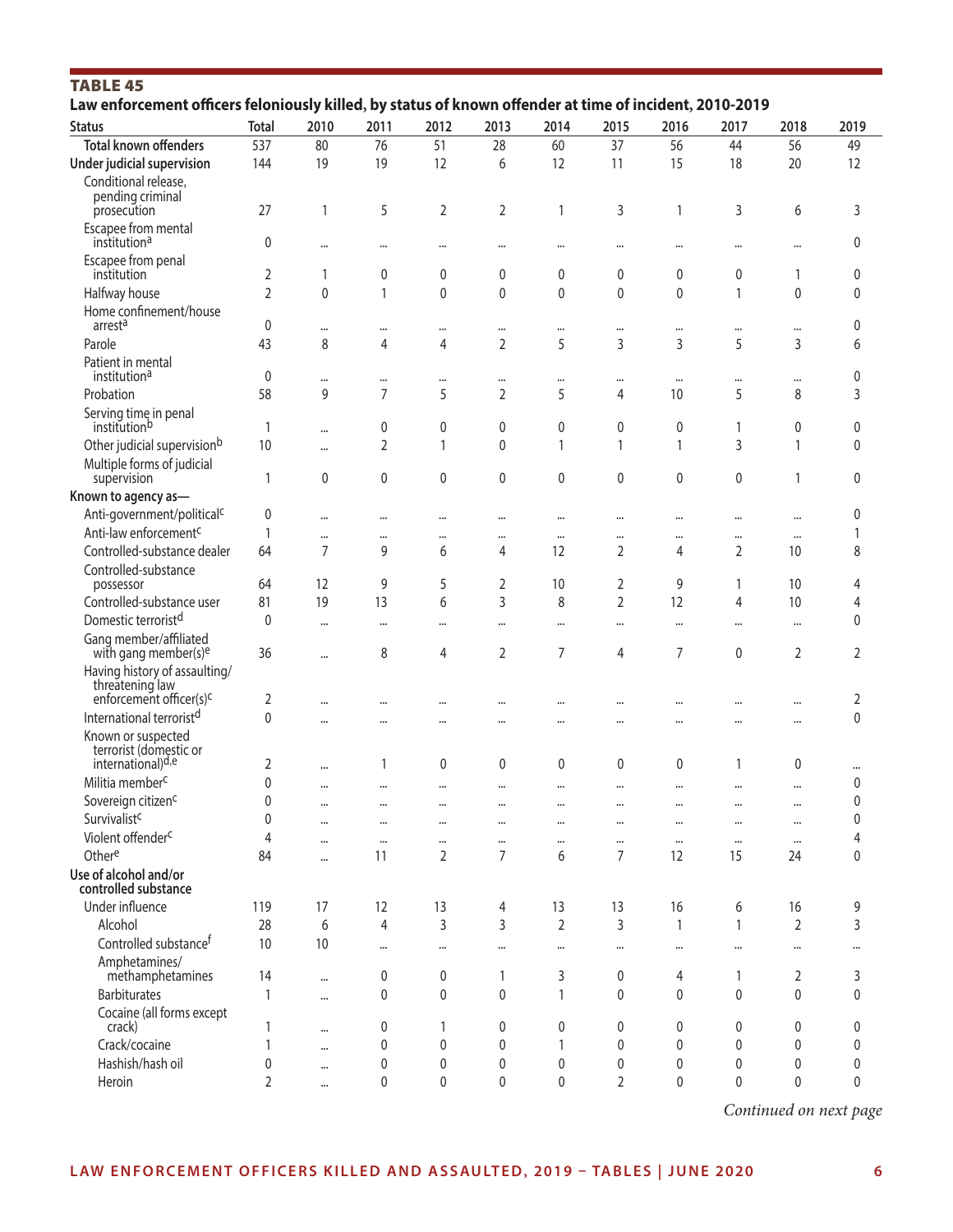| <b>TABLE 45 (continued)</b><br>Law enforcement officers feloniously killed, by status of known offender at time of incident, 2010-2019 |              |                |                |                |                |              |                |                |                |          |      |
|----------------------------------------------------------------------------------------------------------------------------------------|--------------|----------------|----------------|----------------|----------------|--------------|----------------|----------------|----------------|----------|------|
| <b>Status</b>                                                                                                                          | <b>Total</b> | 2010           | 2011           | 2012           | 2013           | 2014         | 2015           | 2016           | 2017           | 2018     | 2019 |
| Lysergic acid<br>diethylamide (a.k.a.<br>LSD)                                                                                          | 0            |                | 0              | 0              | 0              | 0            | 0              | 0              | 0              | 0        | 0    |
| Marijuana                                                                                                                              | 22           | $\cdots$       | $\overline{2}$ | $\overline{2}$ | 0              | 3            | 2              | 4              | $\overline{2}$ | 7        | 0    |
|                                                                                                                                        |              |                | $\Omega$       | $\Omega$       | $\Omega$       | $\Omega$     | $\Omega$       | $\Omega$       | $\Omega$       | $\Omega$ |      |
| Morphine                                                                                                                               | $\mathbf 0$  | $\cdots$       |                |                |                |              |                |                |                |          | 0    |
| Opium/opiate                                                                                                                           | 0            | $\cdots$       | 0              | 0              | $\mathbf{0}$   | 0            | $\mathbf{0}$   | $\mathbf{0}$   | 0              | 0        | 0    |
| Phencyclidine (a.k.a. PCP)                                                                                                             | 1            |                | 0              | $\pmb{0}$      | 0              |              | $\mathbf 0$    | $\pmb{0}$      | $\mathbf 0$    | 0        | 0    |
| Synthetic cathinones<br>(a.k.a. bath salts) <sup>g</sup>                                                                               | 0            | $\cdots$       |                | $\cdots$       |                |              | $\cdots$       | $\cdots$       | $\cdots$       | $\cdots$ | 0    |
| Other drug/substance                                                                                                                   | 3            |                | 1              | $\mathbf 0$    | 0              | 0            | $\mathbf{0}$   | 1              | $\Omega$       | 1        | 0    |
| Multiple forms of<br>substances                                                                                                        | 35           | 1              | 5              | 7              | 0              | 2            | 6              | 6              | 2              | 4        | 2    |
| Type of drug/substance<br>not reported                                                                                                 | 1            | $\mathbf{0}$   | 0              | 0              | 0              | 0            | 0              | 0              | $\mathbf{0}$   | 0        |      |
| Not under influence                                                                                                                    | 47           | 10             | 11             | 3              | 3              | 4            | $\overline{2}$ | 3              | 3              | 4        | 4    |
| Use of alcohol/controlled<br>substance unknown                                                                                         | 330          | 48             | 48             | 28             | 20             | 42           | 19             | 31             | 35             | 33       | 26   |
| Use of alcohol/controlled<br>substance not reported                                                                                    | 41           | 5              | 5              | 7              | 1              | 1            | 3              | 6              | $\mathbf{0}$   | 3        | 10   |
| Known to agency as having<br>prior mental disorders                                                                                    | 26           | $\overline{2}$ | 7              | $\overline{2}$ | $\overline{2}$ |              | 3              | $\overline{2}$ | $\overline{2}$ | 5        | 0    |
| Relationship between victim<br>officer and offender                                                                                    |              |                |                |                |                |              |                |                |                |          |      |
| Prior relationship through<br>law enforcement (arrest,<br>investigation, etc.)                                                         | 51           | 8              | 11             | 4              | $\overline{3}$ | 3            | 4              | 10             | 3              | 5        | 0    |
| Prior relationship through<br>non-law enforcement<br>(acquaintance, neighbor,<br>relative, etc.)                                       | 5            | 1              | $\mathbf{0}$   | $\mathbf{0}$   | $\overline{2}$ | $\mathbf{0}$ | $\mathbf 0$    | $\mathbf 0$    | $\Omega$       | 1        | 1    |
|                                                                                                                                        | 473          | 66             | 65             | 47             | 23             | 57           | 33             | 45             | 40             | 50       | 47   |
| No known relationship                                                                                                                  |              |                |                |                |                |              |                | 1              |                |          |      |
| Not reported                                                                                                                           | 8            | 5              | 0              | $\mathbf{0}$   | 0              | 0            | 0              |                |                | 0        |      |

...Not available.

aBeginning in 2019, new options were added, including "Escapee from mental institution," "Home confinement/house arrest," and "Patient in mental institution."<br><sup>b</sup>Beginning in 2011, new options were added, including "Serving time in penal institution" and "Other judicial supervision."

<sup>C</sup>Beginning in 2019, new options were added, including "Anti-government/political," "Anti-law enforcement," "Having history of assaulting/threatening law enforcement officer(s)," "Militia member," "Sovereign citizen," "Su

eBeginning in 2011, new options were added, including "Gang member/affiliated with gang member(s)," "Known or suspected terrorist (domestic or international)," and "Other."

<sup>f</sup>Beginning in 2011, new options were added to indicate the type of controlled substance the offender had used at the time of the incident.

gBeginning in 2019, a new option was added to the list of controlled substances: "Synthetic cathinones (a.k.a. bath salts)."

Source: Federal Bureau of Investigation, Law Enforcement Officers Killed and Assaulted, 2019.